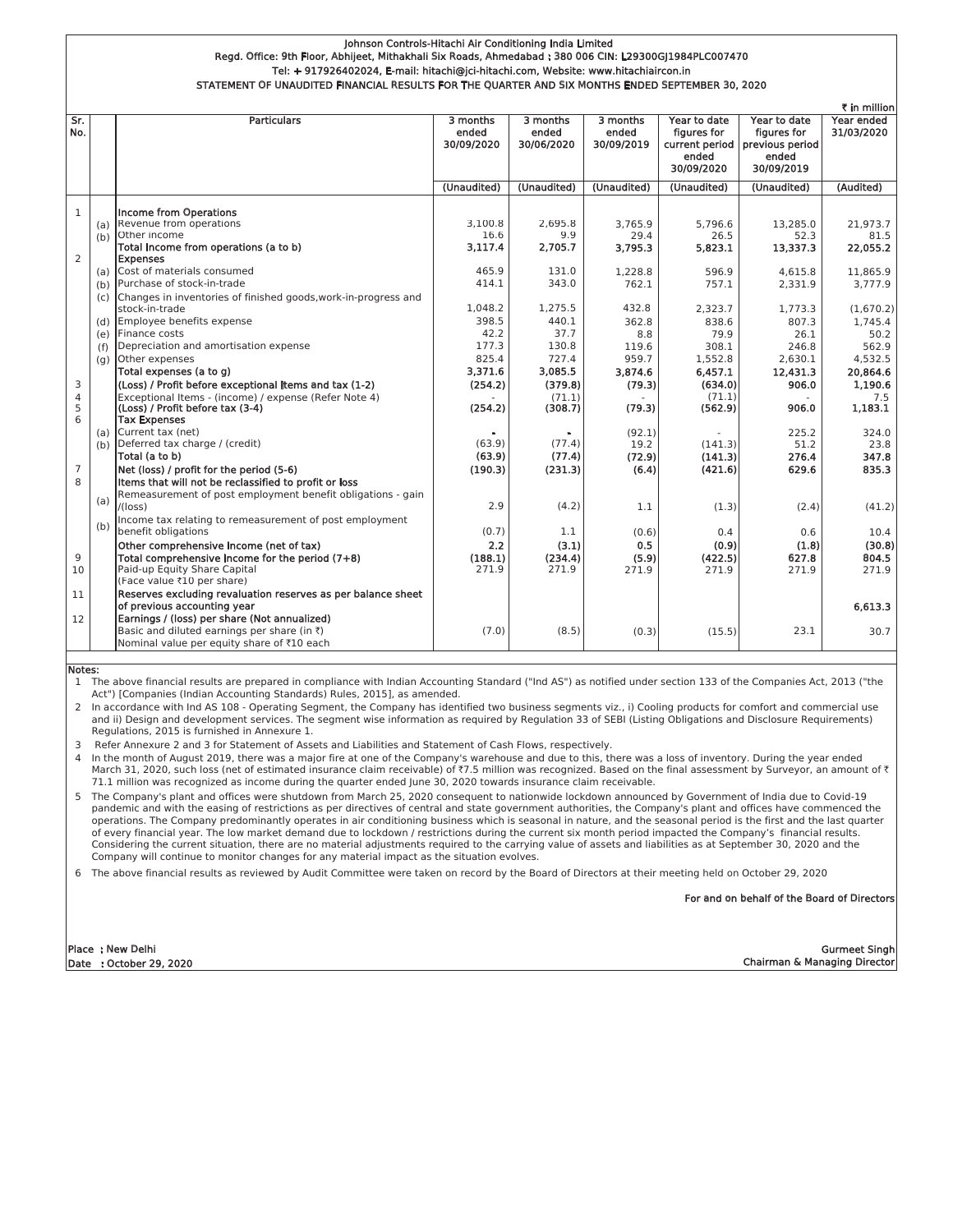|                                                         | Annexure-1                                                                                                                                              |                                                     |                                 |                                 |                                 |                                                                      |                                                                       |                          |
|---------------------------------------------------------|---------------------------------------------------------------------------------------------------------------------------------------------------------|-----------------------------------------------------|---------------------------------|---------------------------------|---------------------------------|----------------------------------------------------------------------|-----------------------------------------------------------------------|--------------------------|
| Johnson Controls-Hitachi Air Conditioning India Limited |                                                                                                                                                         |                                                     |                                 |                                 |                                 |                                                                      |                                                                       |                          |
|                                                         | Regd. Office: 9th Floor, Abhijeet, Mithakhali Six Roads, Ahmedabad : 380 006 CIN: L29300GJ1984PLC007470                                                 |                                                     |                                 |                                 |                                 |                                                                      |                                                                       |                          |
|                                                         | Tel: + 917926402024, E-mail: hitachi@ici-hitachi.com, Website: www.hitachiaircon.in<br>SEGMENT REVENUE, RESULTS, ASSETS AND LIABILITIES<br>₹ in Million |                                                     |                                 |                                 |                                 |                                                                      |                                                                       |                          |
|                                                         |                                                                                                                                                         |                                                     |                                 |                                 |                                 |                                                                      |                                                                       |                          |
|                                                         |                                                                                                                                                         |                                                     |                                 |                                 |                                 |                                                                      |                                                                       |                          |
| Sr. No.                                                 |                                                                                                                                                         | <b>Particulars</b>                                  | 3 months<br>ended<br>30/09/2020 | 3 months<br>ended<br>30/06/2020 | 3 months<br>ended<br>30/09/2019 | Year to date<br>figures for<br>current period<br>ended<br>30/09/2020 | Year to date<br>figures for<br>previous<br>period ended<br>30/09/2019 | Year ended<br>31/03/2020 |
|                                                         |                                                                                                                                                         |                                                     | (Unaudited)                     | (Unaudited)                     | (Unaudited)                     | (Unaudited)                                                          | (Unaudited)                                                           | (Audited)                |
| 1                                                       |                                                                                                                                                         | <b>Segment Revenue</b>                              |                                 |                                 |                                 |                                                                      |                                                                       |                          |
|                                                         |                                                                                                                                                         | (a) Cooling products for comfort and commercial use | 2,942.0                         | 2,568.7                         | 3,541.8                         | 5,510.7                                                              | 12.935.3                                                              | 21,354.8                 |
|                                                         | (b)                                                                                                                                                     | Design and development services                     | 197.0                           | 157.2                           | 238.9                           | 354.2                                                                | 378.5                                                                 | 700.8                    |
|                                                         |                                                                                                                                                         | Total                                               | 3.139.0                         | 2.725.9                         | 3,780.7                         | 5,864.9                                                              | 13,313.8                                                              | 22,055.6                 |
|                                                         |                                                                                                                                                         | Less : Inter-Segment Revenue                        | 38.2                            | 30.1                            | 14.8                            | 68.3                                                                 | 28.8                                                                  | 81.9                     |
|                                                         |                                                                                                                                                         | <b>Revenue from Operations</b>                      | 3,100.8                         | 2,695.8                         | 3,765.9                         | 5,796.6                                                              | 13,285.0                                                              | 21.973.7                 |
| $\overline{2}$                                          |                                                                                                                                                         | <b>Seament Results</b>                              |                                 |                                 |                                 |                                                                      |                                                                       |                          |
|                                                         |                                                                                                                                                         | Earnings before interest and tax                    |                                 |                                 |                                 |                                                                      |                                                                       |                          |
|                                                         |                                                                                                                                                         | Cooling products for comfort and commercial use     |                                 |                                 |                                 |                                                                      |                                                                       |                          |
|                                                         |                                                                                                                                                         | (a) (EBIT before exceptional items)                 | (238.5)                         | (363.3)                         | (107.8)                         | (601.8)                                                              | 873.9                                                                 | 1.137.6                  |
|                                                         |                                                                                                                                                         | Less: Exceptional Items - (income) / expense        |                                 | (71.1)                          |                                 | (71.1)                                                               |                                                                       | 7.5                      |
|                                                         |                                                                                                                                                         | Less : Finance costs                                | 42.2                            | 37.7                            | 8.8                             | 79.9                                                                 | 26.1                                                                  | 50.2                     |
|                                                         |                                                                                                                                                         |                                                     | (280.7)                         | (329.9)                         | (116.6)                         | (610.6)                                                              | 847.8                                                                 | 1.079.9                  |
|                                                         |                                                                                                                                                         | (b) Design and development services                 | 26.5                            | 21.2                            | 37.3                            | 47.7                                                                 | 58.2                                                                  | 103.2                    |
|                                                         |                                                                                                                                                         | Profit / (loss) before tax                          | (254.2)                         | (308.7)                         | (79.3)                          | (562.9)                                                              | 906.0                                                                 | 1.183.1                  |
| 3                                                       |                                                                                                                                                         | <b>Seament Assets</b>                               |                                 |                                 |                                 |                                                                      |                                                                       |                          |
|                                                         |                                                                                                                                                         | (a) Cooling products for comfort and commercial use | 9,793.1                         | 11,648.9                        | 10,423.7                        | 9,793.1                                                              | 10,423.7                                                              | 13.733.4                 |
|                                                         |                                                                                                                                                         | (b) Design and development services                 | 1,663.2                         | 1,543.2                         | 1,650.6                         | 1,663.2                                                              | 1,650.6                                                               | 1,618.3                  |
|                                                         |                                                                                                                                                         | (c) Unallocated                                     | 669.9                           | 589.8                           | 180.0                           | 669.9                                                                | 180.0                                                                 | 489.0                    |
|                                                         |                                                                                                                                                         | <b>Total Segment Assets</b>                         | 12,126.2                        | 13.781.9                        | 12,254.3                        | 12,126.2                                                             | 12.254.3                                                              | 15,840.7                 |
| $\overline{4}$                                          |                                                                                                                                                         | <b>Segment Liabilities</b>                          |                                 |                                 |                                 |                                                                      |                                                                       |                          |
|                                                         |                                                                                                                                                         | (a) Cooling products for comfort and commercial use | 5,422.2                         | 6,916.9                         | 4,976.4                         | 5,422.2                                                              | 4,976.4                                                               | 8.763.2                  |
|                                                         |                                                                                                                                                         | (b) Design and development services                 | 238.9                           | 211.3                           | 566.3                           | 238.9                                                                | 566.3                                                                 | 189.4                    |
|                                                         |                                                                                                                                                         | (c) Unallocated                                     | 2.4                             | 2.9                             | 3.1                             | 2.4                                                                  | 3.1                                                                   | 2.9                      |
|                                                         |                                                                                                                                                         | <b>Total Segment Liabilities</b>                    | 5,663.5                         | 7,131.1                         | 5,545.8                         | 5,663.5                                                              | 5,545.8                                                               | 8,955.5                  |
|                                                         |                                                                                                                                                         |                                                     |                                 |                                 |                                 |                                                                      | For and on behalf of the Board of Directors                           |                          |

Place : New Delhi<br>Date : October 29, 2020

Gurmeet Singh<br>Chairman & Managing Director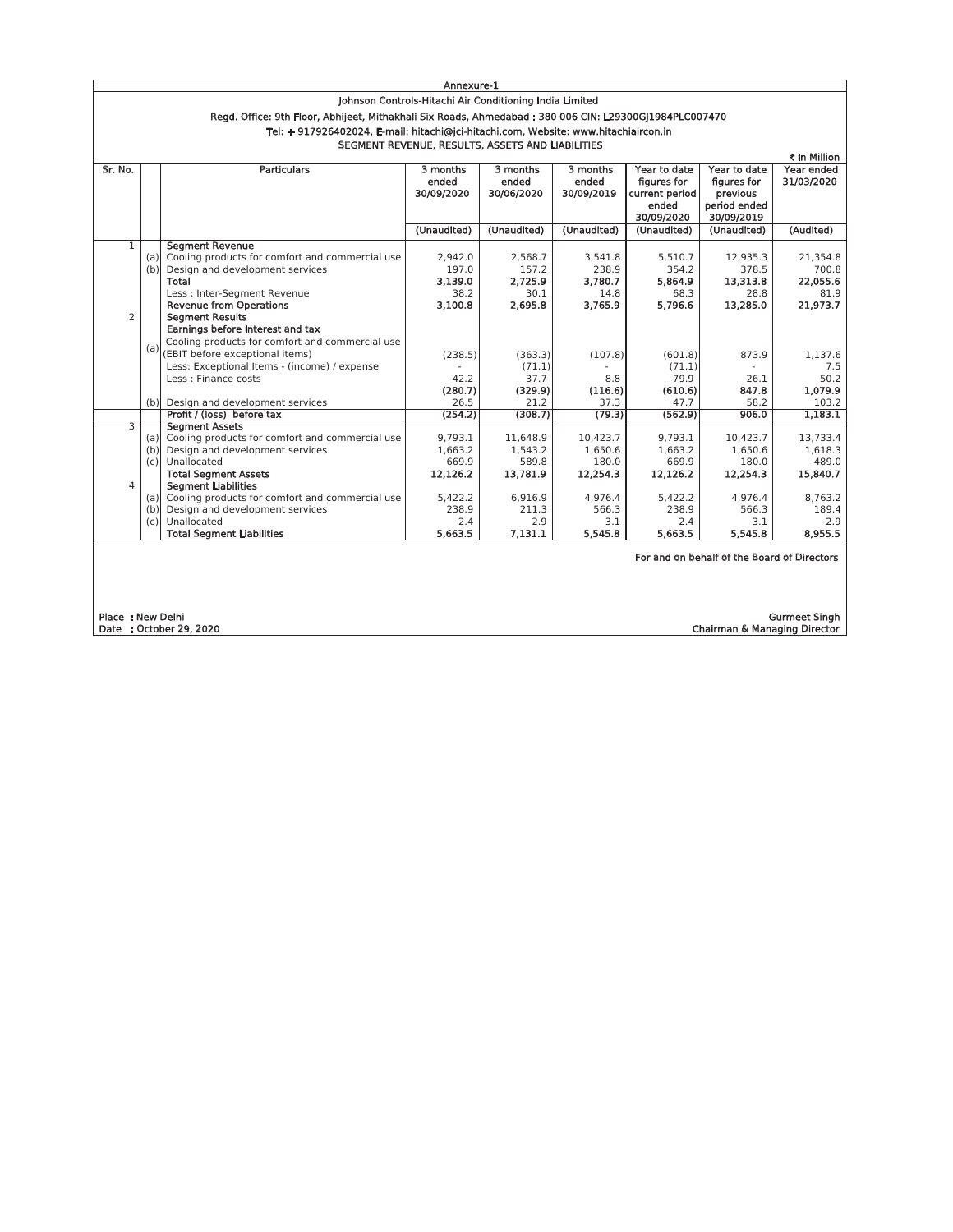|              | Annexure-2                                                                                              |                                                                   |             |            |                                             |  |  |  |
|--------------|---------------------------------------------------------------------------------------------------------|-------------------------------------------------------------------|-------------|------------|---------------------------------------------|--|--|--|
|              | Johnson Controls-Hitachi Air Conditioning India Limited                                                 |                                                                   |             |            |                                             |  |  |  |
|              | Regd. Office: 9th Floor, Abhijeet, Mithakhali Six Roads, Ahmedabad : 380 006 CIN: L29300GJ1984PLC007470 |                                                                   |             |            |                                             |  |  |  |
|              | Tel: + 917926402024, E-mail: hitachi@jci-hitachi.com, Website: www.hitachiaircon.in                     |                                                                   |             |            |                                             |  |  |  |
|              | STATEMENT OF ASSETS AND LIABILITIES AS AT SEPTEMBER 30, 2020                                            |                                                                   |             |            |                                             |  |  |  |
| ₹ in million |                                                                                                         |                                                                   |             |            |                                             |  |  |  |
|              |                                                                                                         |                                                                   |             | As at      |                                             |  |  |  |
| Sr.          |                                                                                                         | <b>Particulars</b>                                                | As at       |            |                                             |  |  |  |
| No.          |                                                                                                         |                                                                   | 30/09/2020  | 31/03/2020 |                                             |  |  |  |
|              |                                                                                                         |                                                                   |             |            |                                             |  |  |  |
|              |                                                                                                         |                                                                   | (Unaudited) | (Audited)  |                                             |  |  |  |
| A            |                                                                                                         | <b>ASSETS</b>                                                     |             |            |                                             |  |  |  |
| $\mathbf{L}$ |                                                                                                         | Non-current assets                                                |             |            |                                             |  |  |  |
|              | (a)                                                                                                     | Property, plant and Equipment                                     | 3,445.2     | 3,533.7    |                                             |  |  |  |
|              |                                                                                                         |                                                                   |             |            |                                             |  |  |  |
|              | (b)                                                                                                     | Right-of-use-assets                                               | 526.3       | 265.1      |                                             |  |  |  |
|              | (c)                                                                                                     | Capital work-in-progress                                          | 116.5       | 65.0       |                                             |  |  |  |
|              | (d)                                                                                                     | Investment property                                               | 11.1        | 11.2       |                                             |  |  |  |
|              | (e)                                                                                                     | Other Intangible assets                                           | 154.1       | 197.4      |                                             |  |  |  |
|              | (f)                                                                                                     | Financial assets                                                  |             |            |                                             |  |  |  |
|              |                                                                                                         | (i) Loans                                                         | 51.0        | 51.1       |                                             |  |  |  |
|              |                                                                                                         | (ii) Other financial assets                                       | 2.7         | 2.6        |                                             |  |  |  |
|              | (g)                                                                                                     | Deferred tax assets (net)                                         | 283.9       | 142.2      |                                             |  |  |  |
|              | (h)                                                                                                     | Non current tax assets (net)                                      | 182.2       | 161.6      |                                             |  |  |  |
|              | (i)                                                                                                     | Other non-current assets                                          | 336.4       | 306.2      |                                             |  |  |  |
|              |                                                                                                         | <b>Total Non-current assets</b>                                   | 5,109.4     | 4,736.1    |                                             |  |  |  |
| $\mathbf{H}$ |                                                                                                         |                                                                   |             |            |                                             |  |  |  |
|              |                                                                                                         | <b>Current assets</b><br>Inventories                              |             |            |                                             |  |  |  |
|              | (a)                                                                                                     |                                                                   | 4,935.9     | 7,274.5    |                                             |  |  |  |
|              | (b)                                                                                                     | Financial assets                                                  |             |            |                                             |  |  |  |
|              |                                                                                                         | (i) Trade receivables                                             | 1.157.6     | 2,545.6    |                                             |  |  |  |
|              |                                                                                                         | (ii) Cash and cash equivalents                                    | 185.6       | 176.4      |                                             |  |  |  |
|              |                                                                                                         | (iii) Bank balances other than (ii) above                         | 2.4         | 2.9        |                                             |  |  |  |
|              |                                                                                                         | (iv) Loans                                                        | 12.5        | 13.0       |                                             |  |  |  |
|              |                                                                                                         | (v) Other financial assets                                        | 7.9         | 234.9      |                                             |  |  |  |
|              | (c)                                                                                                     | Contract assets                                                   | 133.2       | 111.9      |                                             |  |  |  |
|              | (d)                                                                                                     | Other current assets                                              | 581.7       | 745.4      |                                             |  |  |  |
|              |                                                                                                         | <b>Total Current assets</b>                                       | 7,016.8     | 11,104.6   |                                             |  |  |  |
|              |                                                                                                         |                                                                   |             |            |                                             |  |  |  |
|              |                                                                                                         | <b>TOTAL ASSETS (I+II)</b>                                        | 12,126.2    | 15,840.7   |                                             |  |  |  |
| B            |                                                                                                         | <b>EQUITY AND LIABILITIES</b>                                     |             |            |                                             |  |  |  |
|              |                                                                                                         | Equity                                                            |             |            |                                             |  |  |  |
|              |                                                                                                         |                                                                   | 271.9       | 271.9      |                                             |  |  |  |
|              | (a)                                                                                                     | Equity share capital                                              |             |            |                                             |  |  |  |
|              | (b)                                                                                                     | Other equity                                                      | 6,190.8     | 6,613.3    |                                             |  |  |  |
|              |                                                                                                         | <b>TOTAL EQUITY</b>                                               | 6,462.7     | 6,885.2    |                                             |  |  |  |
|              |                                                                                                         |                                                                   |             |            |                                             |  |  |  |
| $\mathbf{H}$ |                                                                                                         | <b>LIABILITIES</b>                                                |             |            |                                             |  |  |  |
|              |                                                                                                         | <b>Non-current liabilities</b>                                    |             |            |                                             |  |  |  |
|              | (a)                                                                                                     | Provisions                                                        | 646.9       | 592.0      |                                             |  |  |  |
|              | (b)                                                                                                     | <b>Financial Liabilities</b>                                      |             |            |                                             |  |  |  |
|              |                                                                                                         | (i) Lease liabilities                                             | 403.4       | 233.8      |                                             |  |  |  |
|              | (c)                                                                                                     | Other non - current liabilities                                   | 142.9       | 144.4      |                                             |  |  |  |
|              |                                                                                                         | <b>Total non-current liabilities</b>                              | 1,193.2     | 970.2      |                                             |  |  |  |
| III          |                                                                                                         | <b>Current liabilities</b>                                        |             |            |                                             |  |  |  |
|              | (a)                                                                                                     | <b>Financial liabilities</b>                                      |             |            |                                             |  |  |  |
|              |                                                                                                         | i. Borrowings                                                     | 1,250.0     | 1,587.2    |                                             |  |  |  |
|              |                                                                                                         |                                                                   | 153.8       | 47.9       |                                             |  |  |  |
|              |                                                                                                         | ii. Lease Liabilities                                             |             |            |                                             |  |  |  |
|              |                                                                                                         | iii. Trade payables                                               |             |            |                                             |  |  |  |
|              |                                                                                                         | (a) total outstanding dues of micro and small enterprises         | 89.5        | 314.6      |                                             |  |  |  |
|              |                                                                                                         | (b) total outstanding dues of creditors other than (iii)(a) above | 2,066.4     | 5,185.0    |                                             |  |  |  |
|              |                                                                                                         | iv. Other financial liabilities                                   | 307.5       | 194.4      |                                             |  |  |  |
|              | (b)                                                                                                     | <b>Contract liabilities</b>                                       | 260.1       | 288.2      |                                             |  |  |  |
|              | (c)                                                                                                     | Provisions                                                        | 170.7       | 173.0      |                                             |  |  |  |
|              | (d)                                                                                                     | Other current liabilities                                         | 172.3       | 195.0      |                                             |  |  |  |
|              |                                                                                                         | <b>Total Current liabilities</b>                                  | 4,470.3     | 7,985.3    |                                             |  |  |  |
|              |                                                                                                         |                                                                   |             |            |                                             |  |  |  |
|              |                                                                                                         | <b>TOTAL EQUITY AND LIABILITIES (I+II+III)</b>                    | 12,126.2    | 15,840.7   |                                             |  |  |  |
|              |                                                                                                         |                                                                   |             |            |                                             |  |  |  |
|              |                                                                                                         |                                                                   |             |            |                                             |  |  |  |
|              |                                                                                                         |                                                                   |             |            | For and on behalf of the Board of Directors |  |  |  |
|              |                                                                                                         |                                                                   |             |            |                                             |  |  |  |
|              |                                                                                                         |                                                                   |             |            |                                             |  |  |  |

Gurmeet Singh<br>Chairman & Managing Director